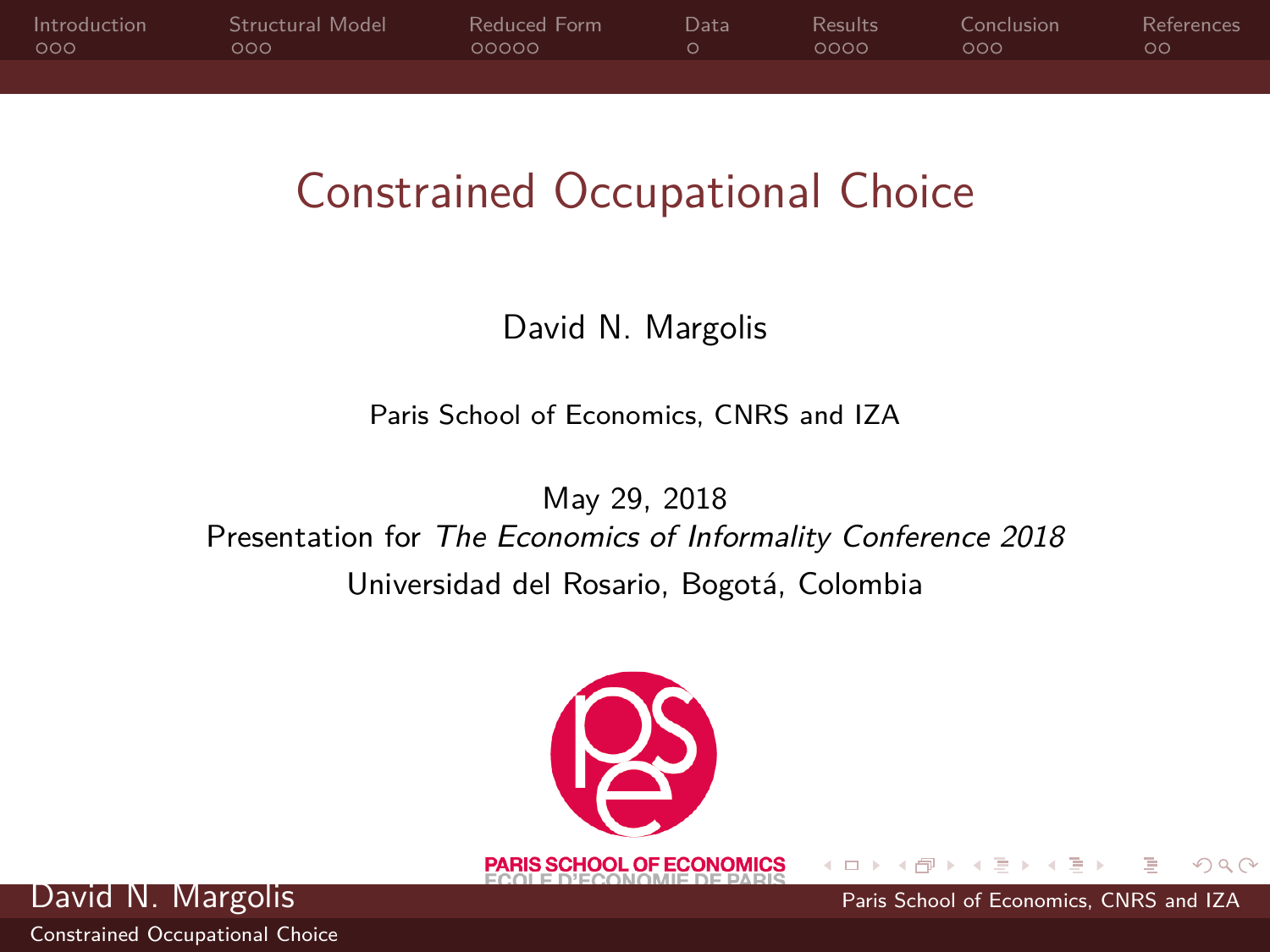<span id="page-1-0"></span>

| Introduction<br>$\bullet$ | Structural Model<br>റററ | Reduced Form<br>೧೧೧೧೧ | Data | Results<br>0000 | Conclusion<br>റററ | References<br>န္န<br>$\circ$           |
|---------------------------|-------------------------|-----------------------|------|-----------------|-------------------|----------------------------------------|
|                           |                         |                       |      |                 |                   | <b><i><u>RECEIVED SECTIONS</u></i></b> |

### The issue

- Wage employment is rare developing countries
- $\triangleright$  Self-employment (within and outside of agriculture) makes up more than half of jobs in most countries.



Source: Gindling and Newhouse(2014)

Who gets the (rare) wage jobs?



 $\Omega$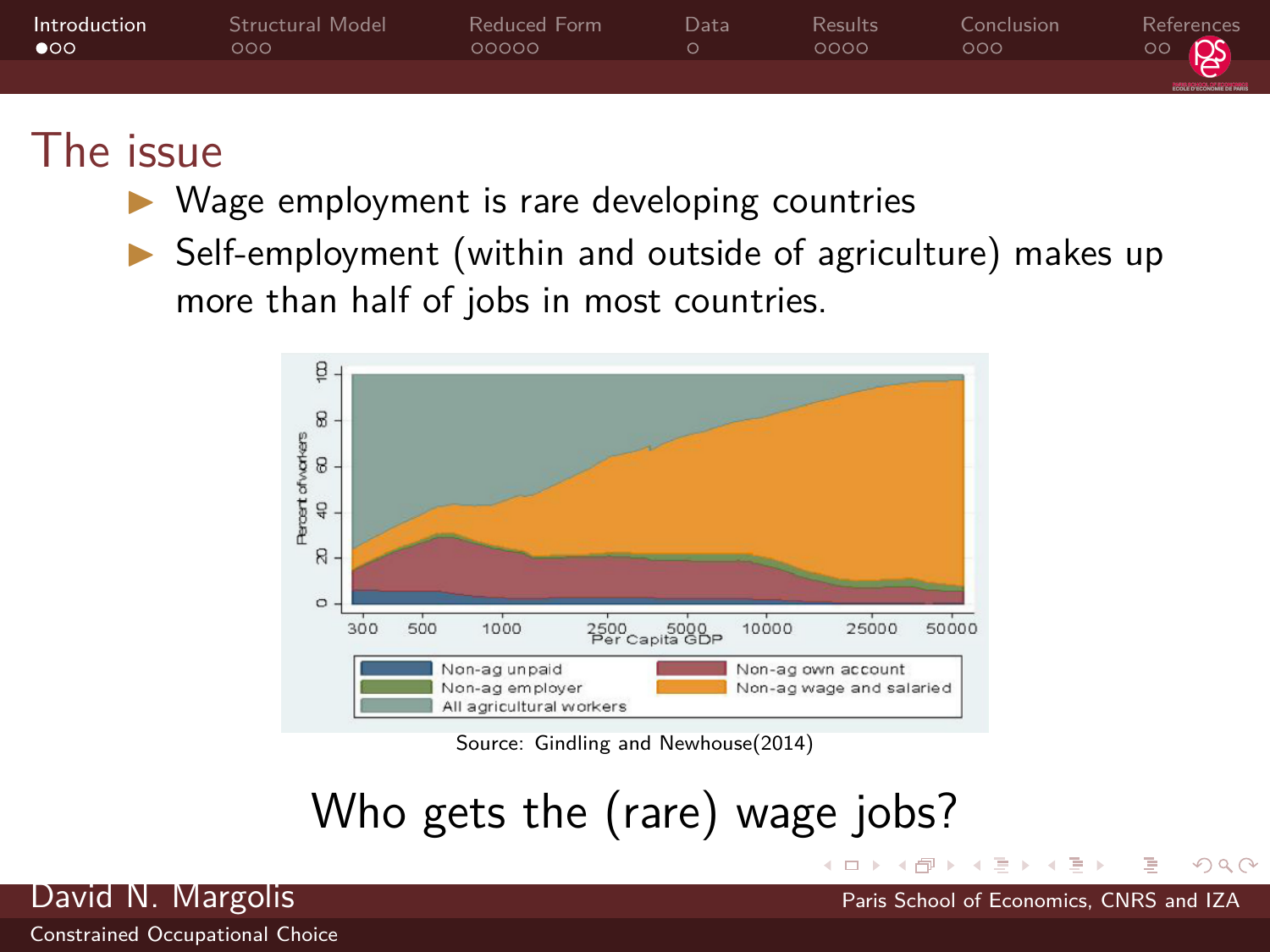

### By Choice or By Necessity?

[Constrained Occupational Choice](#page-0-0)

Debate in the literature about why so many people are self employed:

 $\triangleright$  Self-employed would like wage jobs but cannot get them.  $\triangleright$  Self-employment is a choice, some prefer it to wage employment.

Various authors [\(Perry et al., 2007;](#page-20-1) [Margolis, 2014\)](#page-20-2) have noted that both reasons can coexist.

To know who has a choice and who does not, one needs to understand who actually receives an offer of wage employment.

 $\Omega$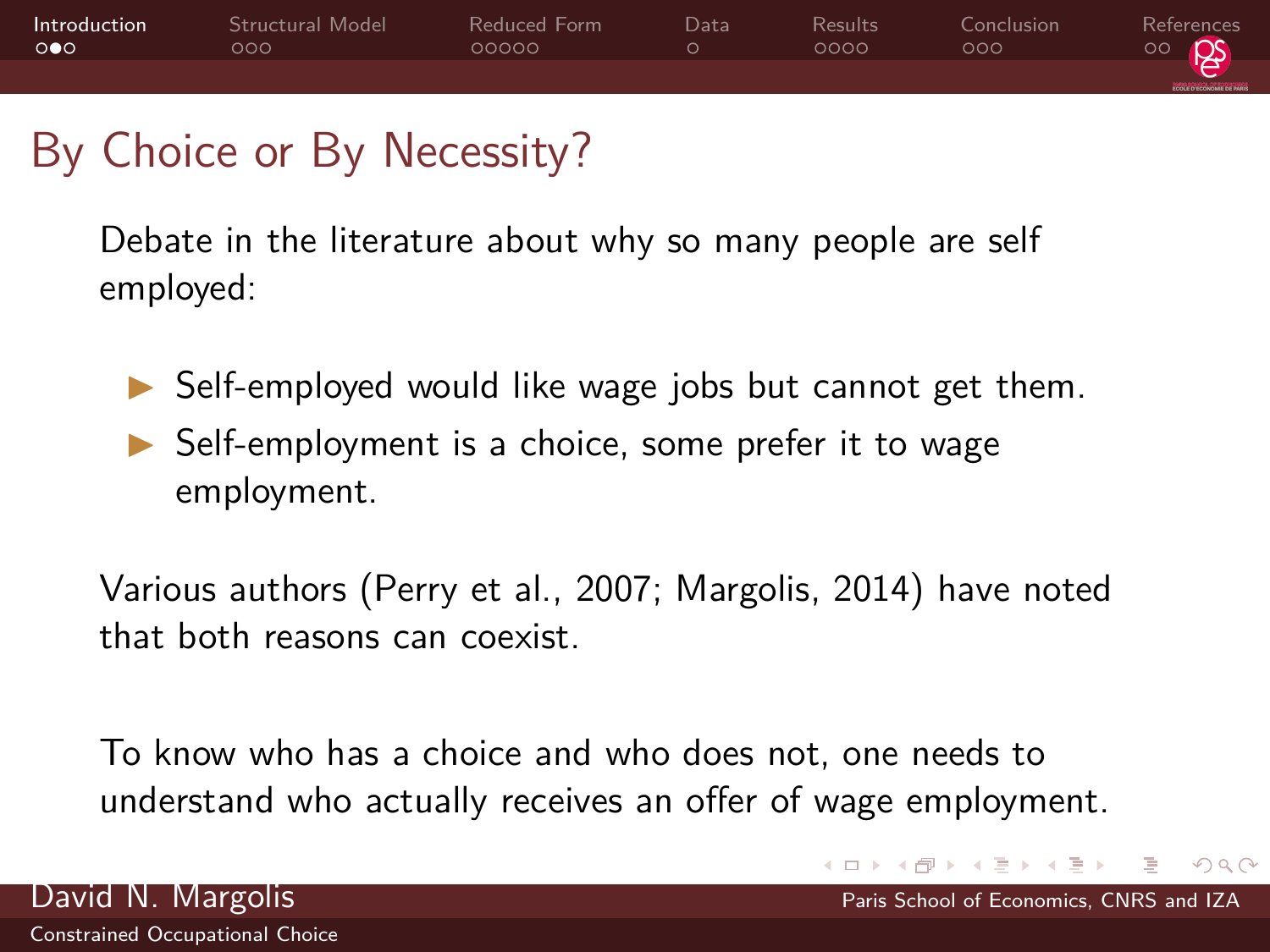

### What does this paper do?

- 1. Present a structural model of constrained occupational choice.
- 2. Present the reduced form specification and how to recover the key component: the probability of receiving a wage job offer.
- 3. Estimate the model using data from Sierra Leone in 2016.

**The objective:** characterize the distribution of wage offers, to know how empirically relevant choice is, relative to necessity.

The Ebola epidemic in Sierra Leone provides an exogenous source of variation in factors that affect the returns to each alternative:

- $\triangleright$  Agricultural markets closed: affects returns to agricultural self-employment.
- $\blacktriangleright$  Travel restrictions: increase the cost of traveling to wage jobs.

 $\Omega$ 

Increased cost of inputs: reduces return to non-agricultural self-employment.

David N. Margolis **Paris School of Economics**, CNRS and IZA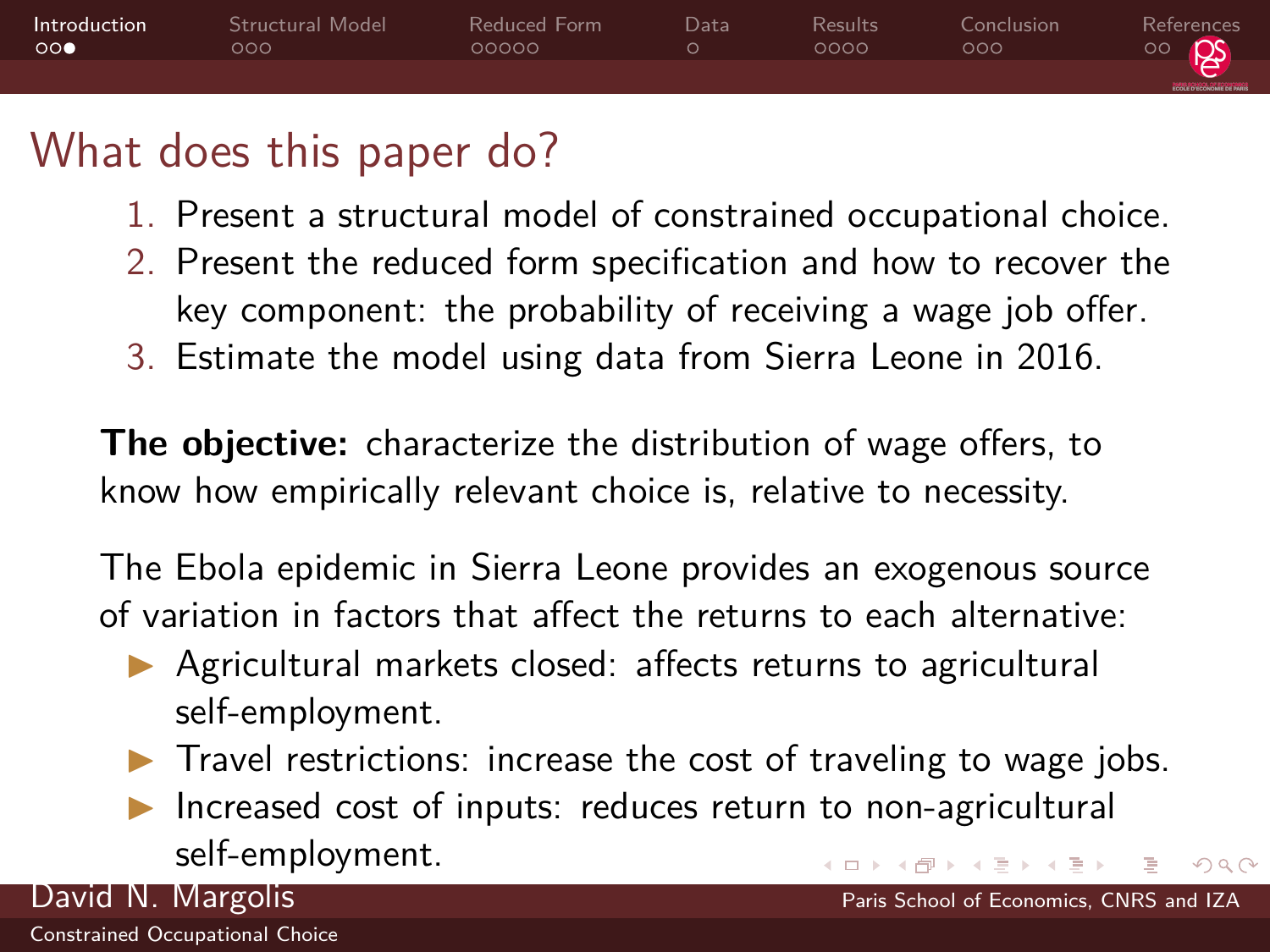<span id="page-4-0"></span>

### A structural model: Graphically

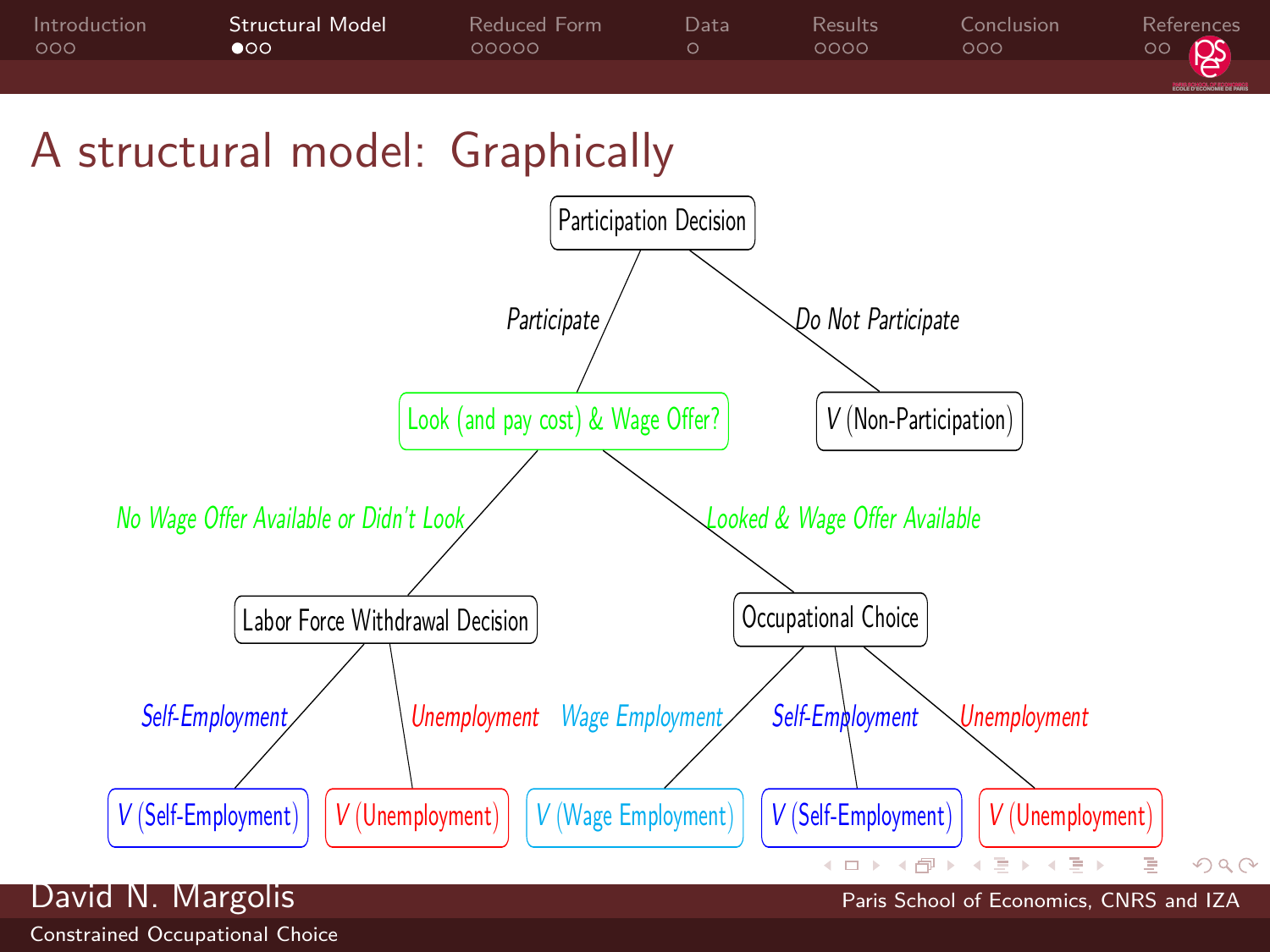[Introduction](#page-1-0) [Structural Model](#page-4-0) [Reduced Form](#page-7-0) [Data](#page-12-0) [Results](#page-13-0) [Conclusion](#page-17-0) [References](#page-20-0)

The structural model is based on the following value functions:

$$
V_N = x_N \beta_N + \varepsilon_N
$$
  
\n
$$
V_W = \log (w) = x_W \beta_W + \varepsilon_W - A
$$
  
\n
$$
V_S = \log (R) = x_S \beta_S + \varepsilon_S - A
$$
  
\n
$$
V_U = V_N - A
$$

The decision at the occupational choice node maximizes its value:

$$
V\left( Occupation\ Choice\right) = \max\left\{V_W,V_S,V_U\right\}
$$

Similarly for the "Labor Force Withdrawal Decision" node:

$$
V(LF \text{ Withdrawal}) = \max \{V_S, V_U\}
$$

Value of participation depends on the likelihood of getting an offer:

$$
\begin{array}{ll} \textbf{E} \left(\mathsf{Part}\left|\varepsilon_N\right.\right) & = \mathbb{P}\left(\mathsf{Offer}=1\right) \textbf{E}\left(\mathsf{V}\left(\mathsf{Occurbation\;Choice}\left|\mathsf{Offer}=1\right.\right)\right) \\ & + \mathbb{P}\left(\mathsf{Offer}=0\right) \textbf{E}\left(\mathsf{V}\left(\mathsf{LF\;Withdrawal}\left|\mathsf{Offer}=0\right.\right)\right).\end{array}
$$

 $\Omega$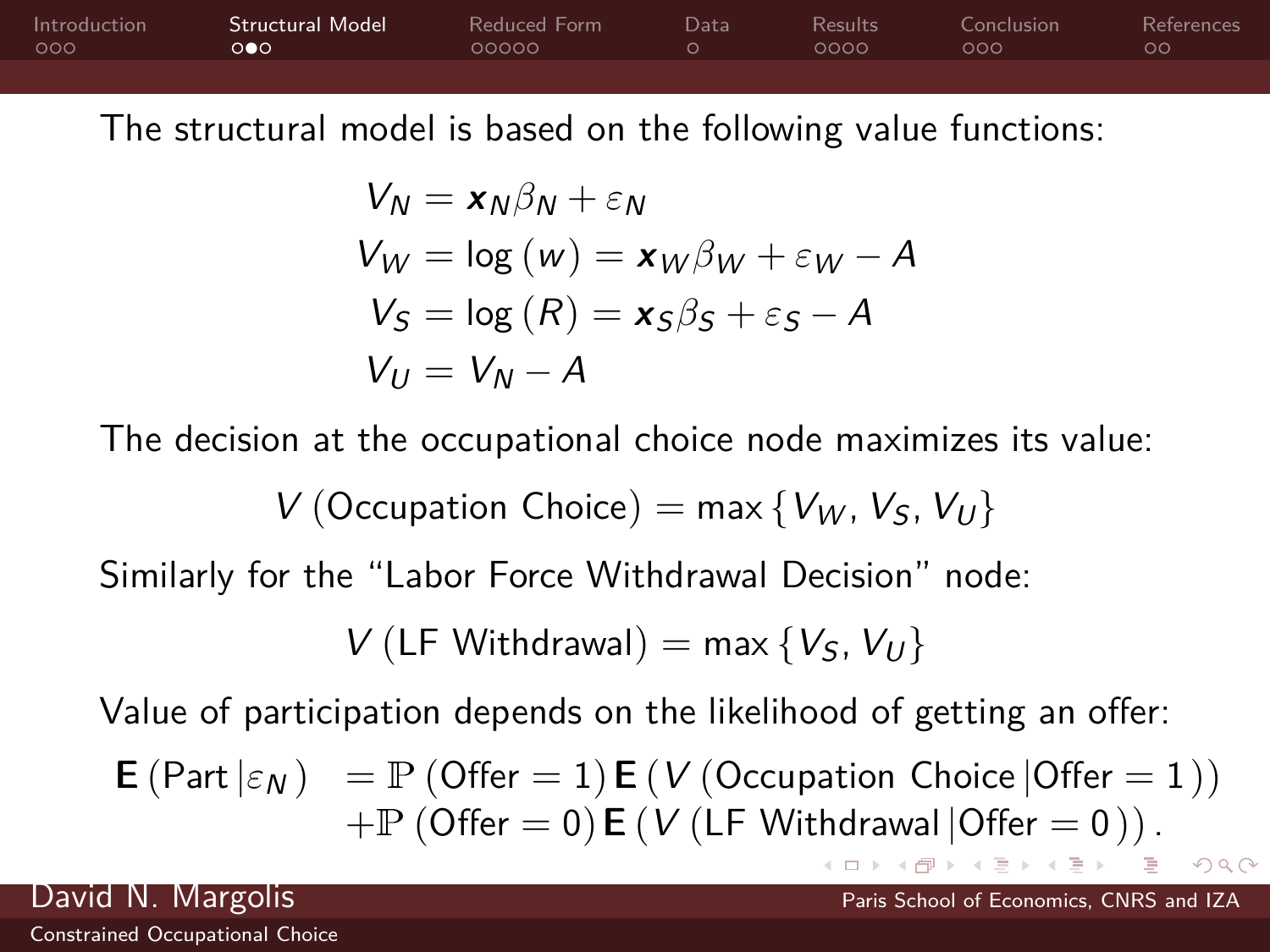<span id="page-6-0"></span>

## Implications of the Structural Model

- $\triangleright$  Dichotomous choice for participation.
- $\triangleright$  Dichotomous (conditionally) random wage offers
- Dichotomous choice for labor force withdrawal
- Trichotomous choice for occupational choice
- $\triangleright$  Value of earnings in self-employment and wage employment, value of unemployment and non-participation when not working, are key determinants of decisions

What can we see?

- $\blacktriangleright$  Non-participation
- ▶ Unemployment (no unemployment benefits in Sierra Leone)
- Wage employment and wage
- **In Self-employment and earnings**

David N. Margolis Paris School of Economics, CNRS and IZA

 $\Omega$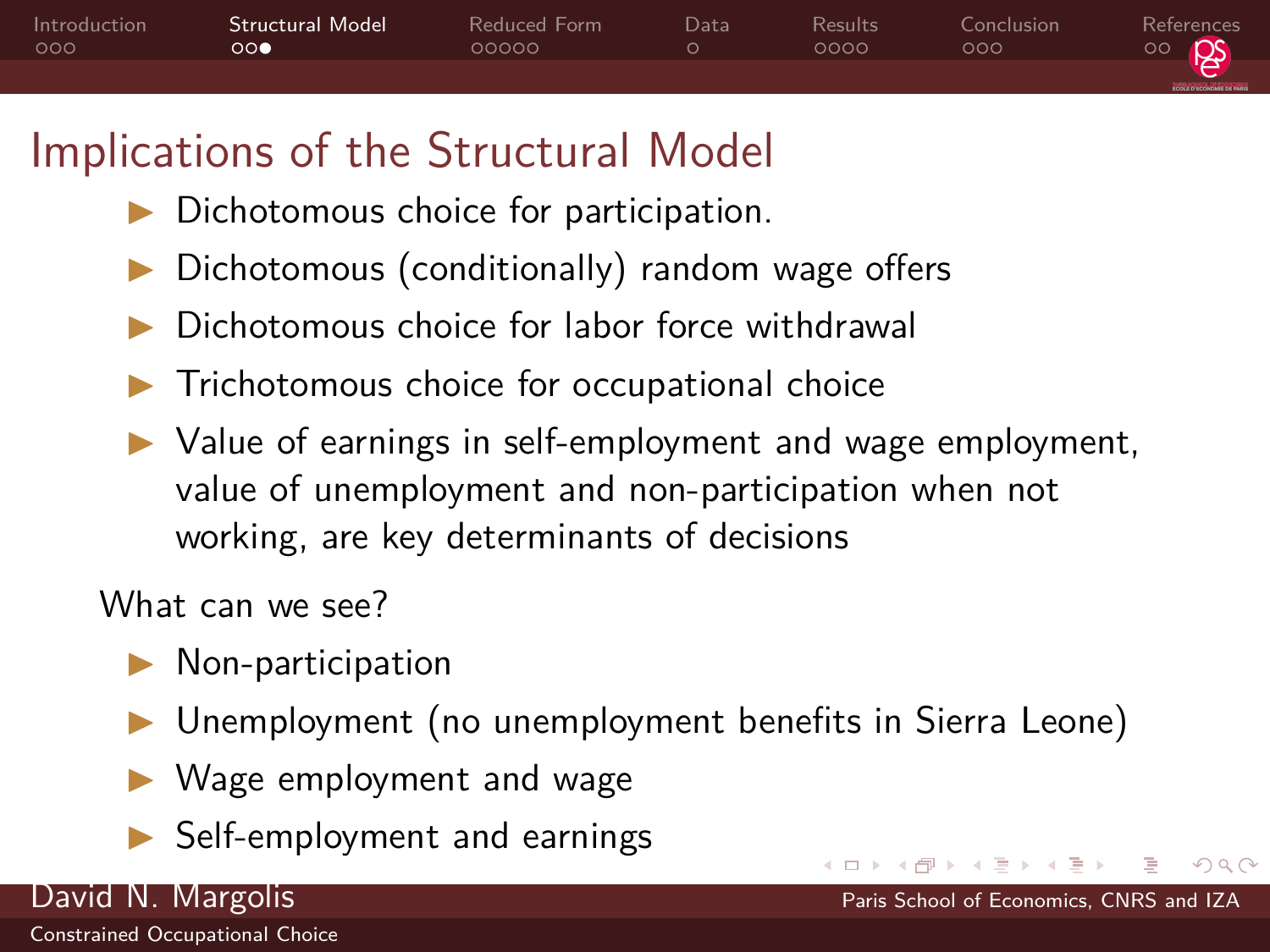<span id="page-7-0"></span>

| Introduction<br>000 | Structural Model<br>000                                                                           | <b>Reduced Form</b><br>$\bullet$ 0000                | Data<br>$\circ$ | Results<br>0000 | Conclusion<br>000 | References<br>ಂ |
|---------------------|---------------------------------------------------------------------------------------------------|------------------------------------------------------|-----------------|-----------------|-------------------|-----------------|
|                     | Building the reduced form: Basics                                                                 |                                                      |                 |                 |                   |                 |
|                     |                                                                                                   | $V_N = x\beta_N + \varepsilon_N$                     |                 |                 |                   |                 |
|                     |                                                                                                   | $V_W = x\beta_W + \varepsilon_W - A$                 |                 |                 |                   |                 |
|                     |                                                                                                   | $V_s = x\beta_s + \varepsilon_s - A$                 |                 |                 |                   |                 |
|                     |                                                                                                   | $V_U = V_N - A$                                      |                 |                 |                   |                 |
|                     | <b>E</b> (Occupation Choice)                                                                      |                                                      |                 |                 |                   |                 |
|                     | $=$ $\mathbb{P}$ ( $V_W > V_S$ , $V_W > V_U$ ) $\mathbb{E}$ ( $V_W$   $V_W > V_S$ , $V_W > V_U$ ) |                                                      |                 |                 |                   |                 |
|                     | $+ P (V_S \geq V_W, V_S > V_U) E (V_S   V_S \geq V_W, V_S > V_U)$                                 |                                                      |                 |                 |                   |                 |
|                     | $+ P (V_U \geq V_W, V_U \geq V_S) \mathbf{E} (V_U   V_U \geq V_W, V_U \geq V_S)$                  |                                                      |                 |                 |                   |                 |
|                     | $E$ (LF Withdrawal)                                                                               |                                                      |                 |                 |                   |                 |
|                     | $= \mathbb{P} (V_S > V_U) E (V_S   V_S > V_U) + \mathbb{P} (V_U \ge V_S) E (V_U   V_U \ge V_S)$   |                                                      |                 |                 |                   |                 |
|                     | <b>E</b> (Participation) = $\mathbb{P}$ (Wage Offer) E (Occupation Choice   WO)                   |                                                      |                 |                 |                   |                 |
|                     |                                                                                                   | $+ (1 - P (Wage Offer)) E (LF With drawing   No WQ)$ |                 |                 |                   | 000             |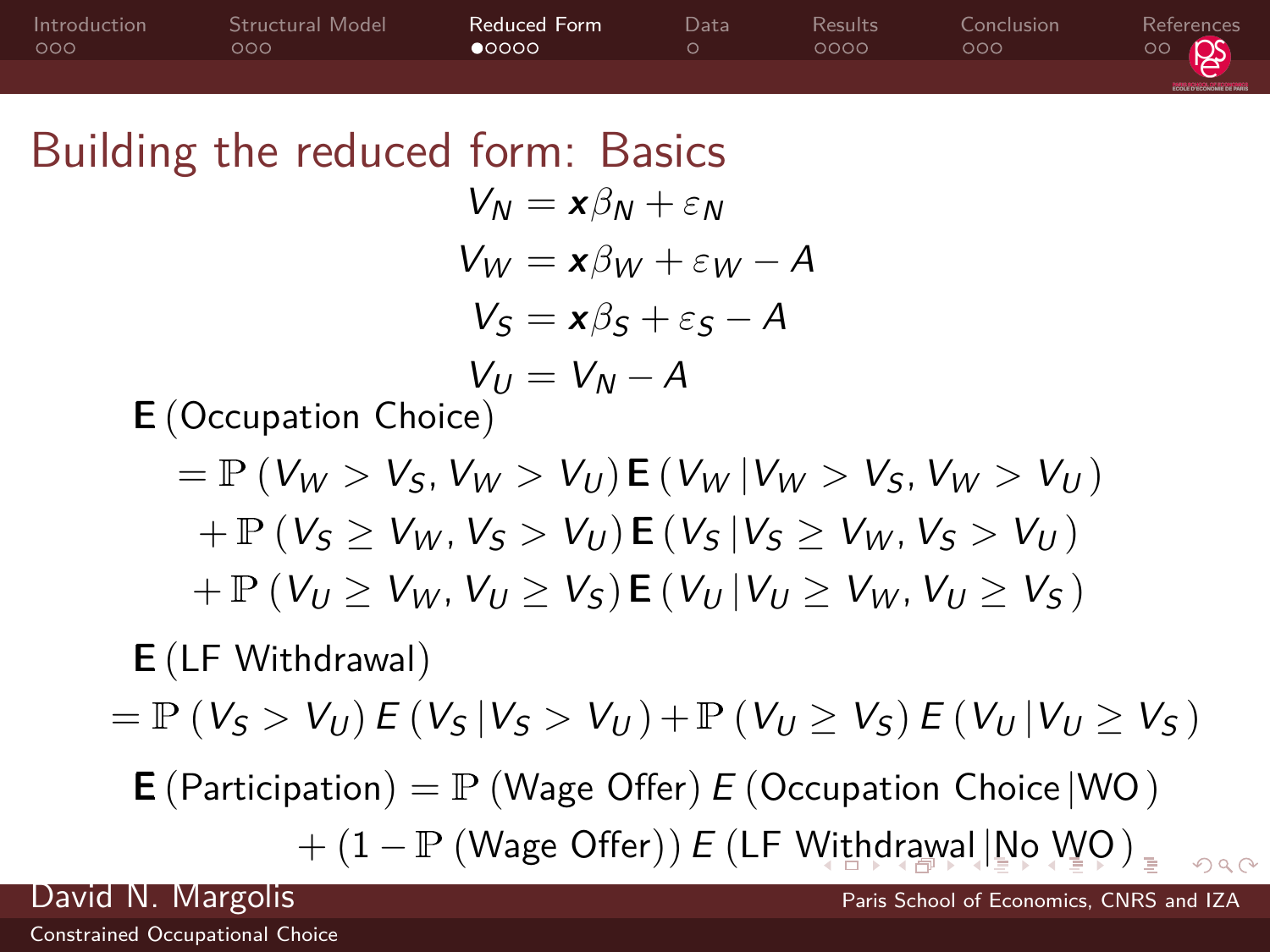<span id="page-8-0"></span>

| Introduction<br>000 | Structural Model<br>OOO | Reduced Form<br>00000 | Data | Results<br>೧೧೧೧ | Conclusion<br>noa | References<br>ps<br>$\circ$ |
|---------------------|-------------------------|-----------------------|------|-----------------|-------------------|-----------------------------|
|                     |                         |                       |      |                 |                   | <b>RECEIVED SERVICE</b>     |

### Translating to observables

 $P (Part) = E (Part) > V<sub>N</sub>$  $\mathbb{P}$  (Wage Employment) =  $\mathbb{P}$  (**E** (Part) >  $V_N$ )  $(\mathbb{P}(\mathsf{WO}|\mathsf{Part})\mathbb{P}(\mathsf{V}_W > \mathsf{V}_S,\mathsf{V}_W > \mathsf{V}_U|\mathsf{WO}))$  $\mathbb{P}$  (Self Employment) =  $\mathbb{P}$  (**E** (Part) >  $V_N$ )  $([P (WO) P (V<sub>S</sub> \geq V<sub>W</sub>, V<sub>S</sub> > V<sub>U</sub> |WO)])$  $+$   $[(1 - P (Wage Offer)) P (V<sub>S</sub> > V<sub>U</sub> |No WO)])$  $\mathbb{P}$  (Unemployment) =  $\mathbb{P}$  (**E** (Part) >  $V_N$ )  $([P (WO) P (V_{U} > V_{W}, V_{U} > V_{S} | WQ)$  $+ [(1 - P(WO)) P (V_U > V_S] No WO)]$ 



 $\Omega$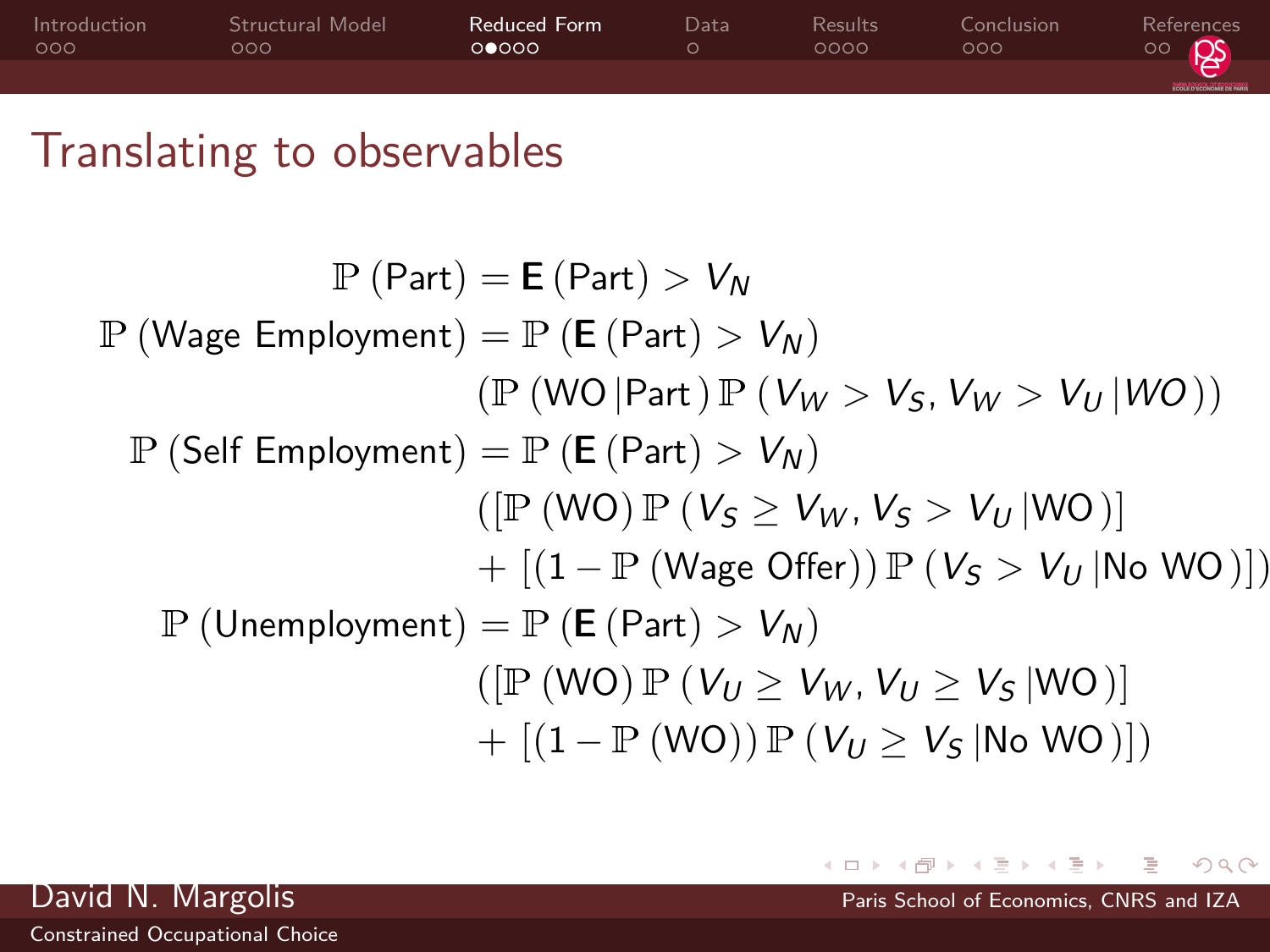<span id="page-9-0"></span>

### Focusing on the wage equation, conditioning on **x**

$$
\mathbb{P}(\text{Wage Emplogment} \mid \mathbf{x}) = \mathbb{P}(\mathbf{E}(\text{Part}) > V_N \mid \mathbf{x})
$$

$$
(\mathbb{P}(\text{WO} \mid \mathbf{x}, \text{Part}) \mathbb{P}(V_W > V_S, V_W > V_U \mid \mathbf{x}, WO))
$$

implies

$$
\mathbb{P}(\text{WO} | \mathbf{x}, \text{Part}) =
$$
\n
$$
\frac{\mathbb{P}(\text{Wage}_\text{emplog}(\mathbf{x}))}{\mathbb{P}(\mathbf{E}(\text{Part}) > V_N | \mathbf{x}) \mathbb{P}(V_W > V_S, V_W > V_U | \mathbf{x}, WO)}
$$

So if we can get conditional estimates of the probability of wage employment, the probability of participation and the probability of choosing a wage job conditional on receiving a wage offer, we can derive the probability of getting a wage offer[.](#page-8-0)

 $\Omega$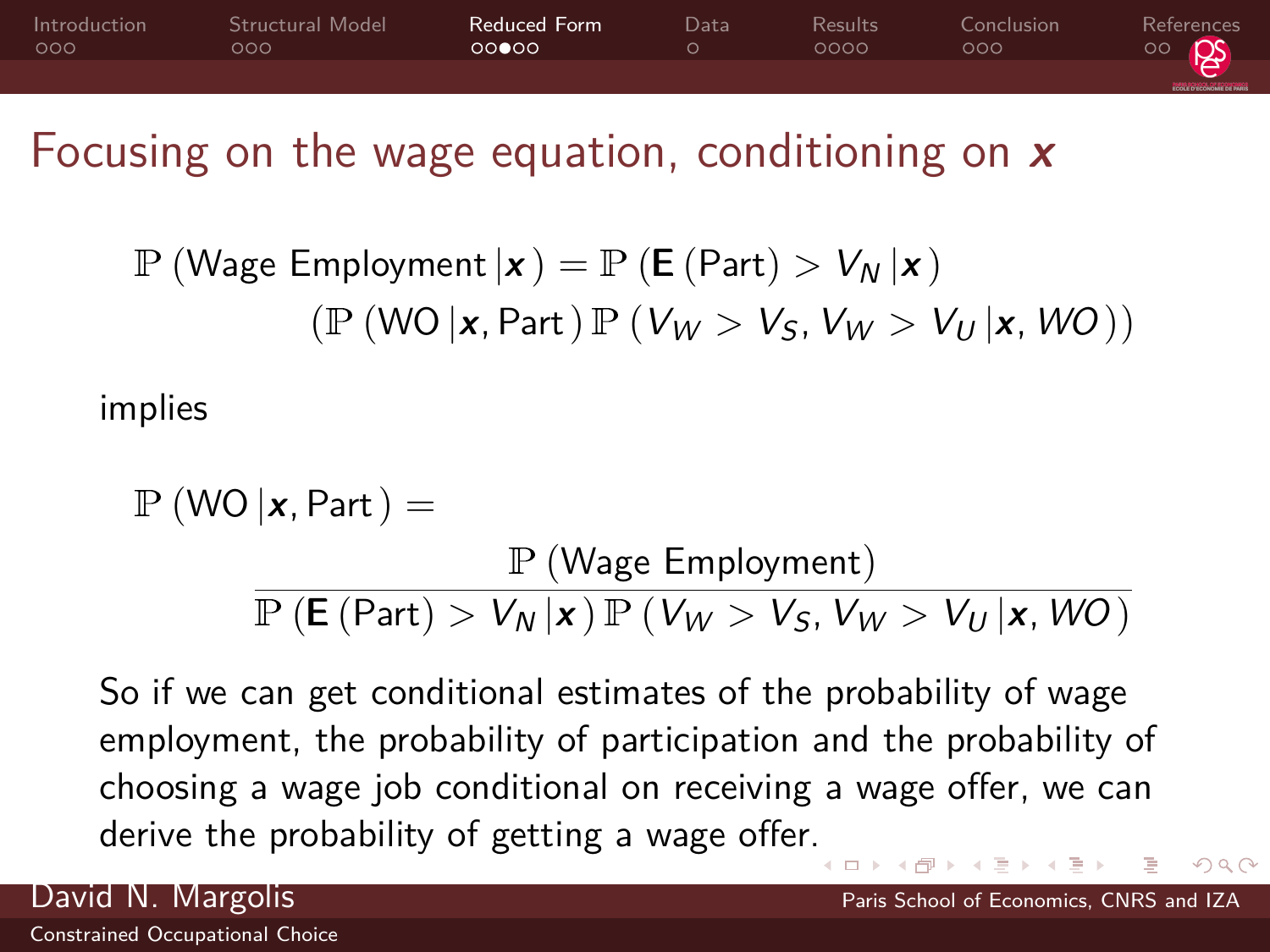<span id="page-10-0"></span>

### Identification of the structural model

Unfortunately, we cannot observe

```
P (V_W > V_S, V_W > V_U | \mathbf{x}, WO)
```
since we cannot observe which individuals receive a wage offer.

Identifying assumption: conditional on observable characteristics **x**, unobservable factors that influence the probability of receiving a job offer are uncorrelated with the difference in unobservables associated with wage employment, self-employment and unemployment (weaker than conditional independence).

This assumption allows us to write

$$
\mathbb{P}\left(V_W > V_S, V_W > V_U\left|\mathbf{x}, WO\right.\right) = \mathbb{P}\left(V_W > V_S, V_W > V_U\left|\mathbf{x}\right.\right)
$$

The right hand side is a simple multinomial [mo](#page-9-0)[de](#page-11-0)[l.](#page-9-0)

 $\Omega$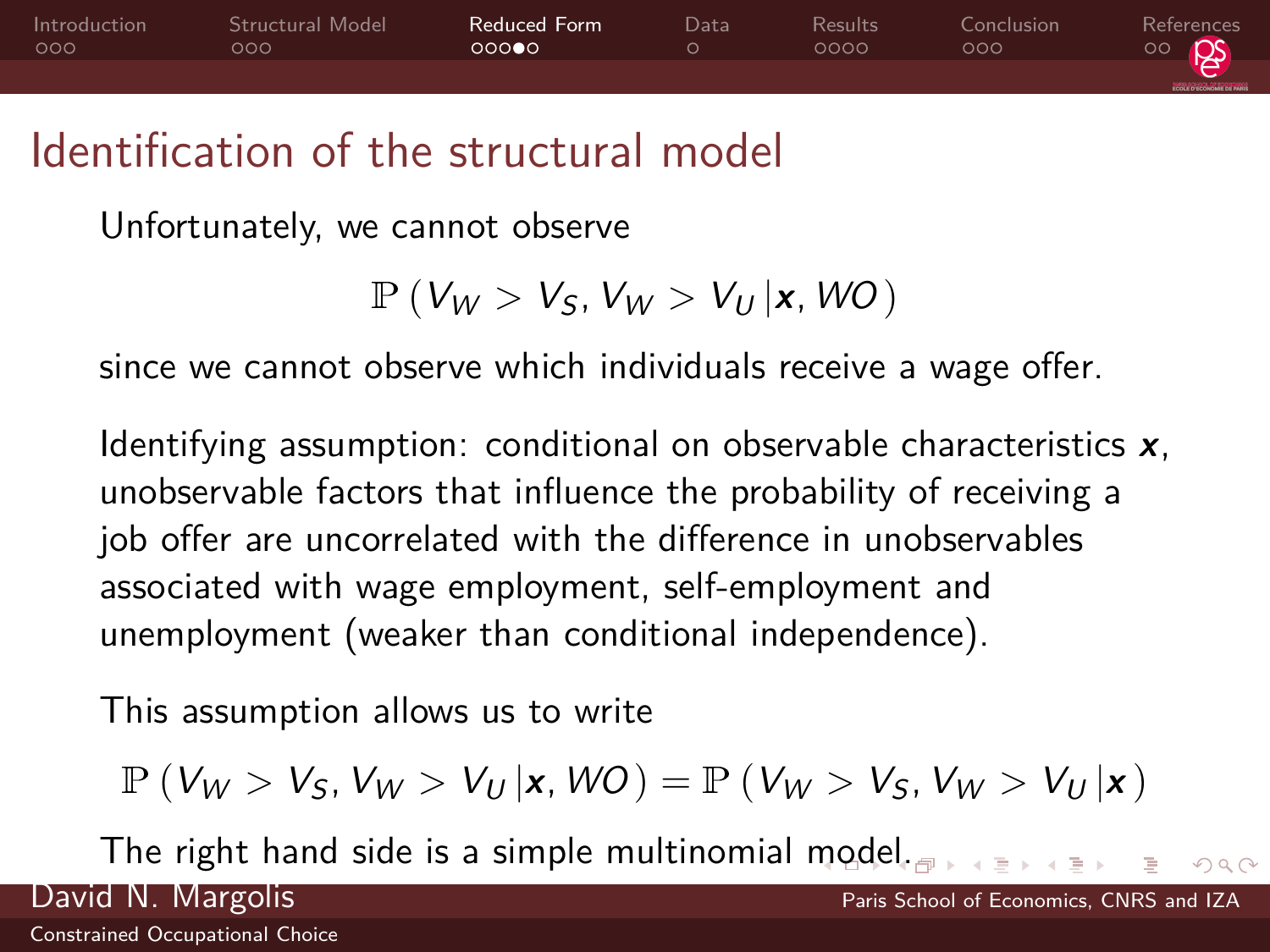<span id="page-11-0"></span>

### <span id="page-11-1"></span>The pieces we need

We can write the reduced forms we need as

```
P (Wage Employment) = f_W(X)P (Participation) = f_P(X)
```
P (Wage Chosen over Self-Employment & Unemployment) =  $f_{OC}(X)$ 

The first two equations are dichotomous, the last is multinomial.

Three estimation approaches:

- $\blacktriangleright$  Uncorrelated models
- $\triangleright$  Correlated models of only the probabilities needed
- $\triangleright$  Correlated models with the additional information on earnings in wage and self-employment

#### [Model Variables](#page-21-0)

[Constrained Occupational Choice](#page-0-0)

David N. Margolis Paris School of Economics, CNRS and IZA

 $\Omega$ 

イロト イ押 トイヨ トイ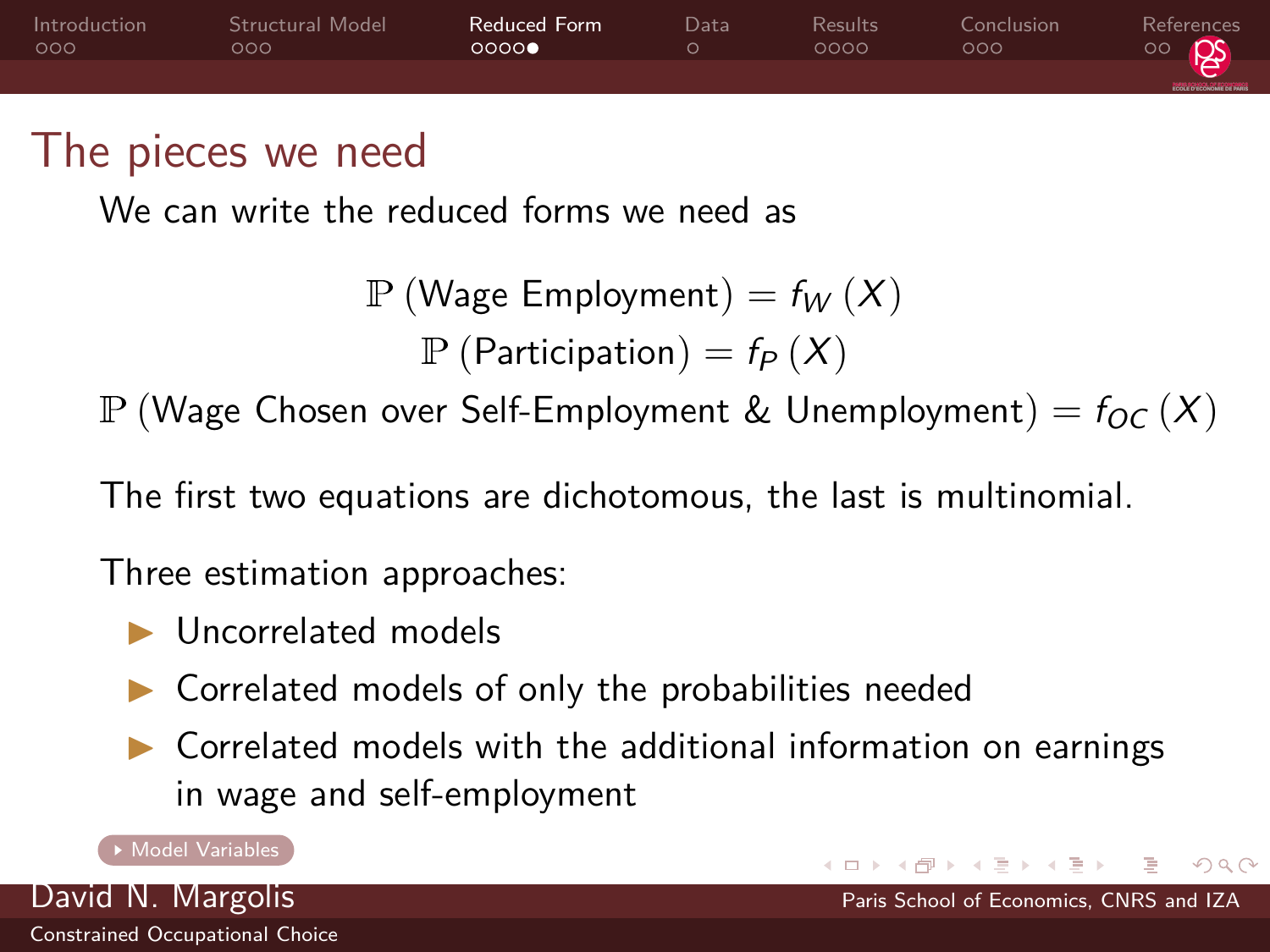<span id="page-12-0"></span>

## The 2016 Sierra Leone Labor Force Survey

Follow up to 2014 SLLFS (downloadable from the World Bank).

- $\blacktriangleright$  Nationally representative household survey with:
	- All the basic demographics, Labor Force status indicators, earnings of a standard LFS
	- Information on various measures of formality
		- Written contract
		- Pension/retirement fund deductions
		- Income tax deductions
		- Paid leave
		- Medical benefits
	- Household enterprise module
	- Agriculture module
	- New! Cognitive and non-cognitive skills module

 $\Omega$ 

- New! Ebola module
- I Available soon!

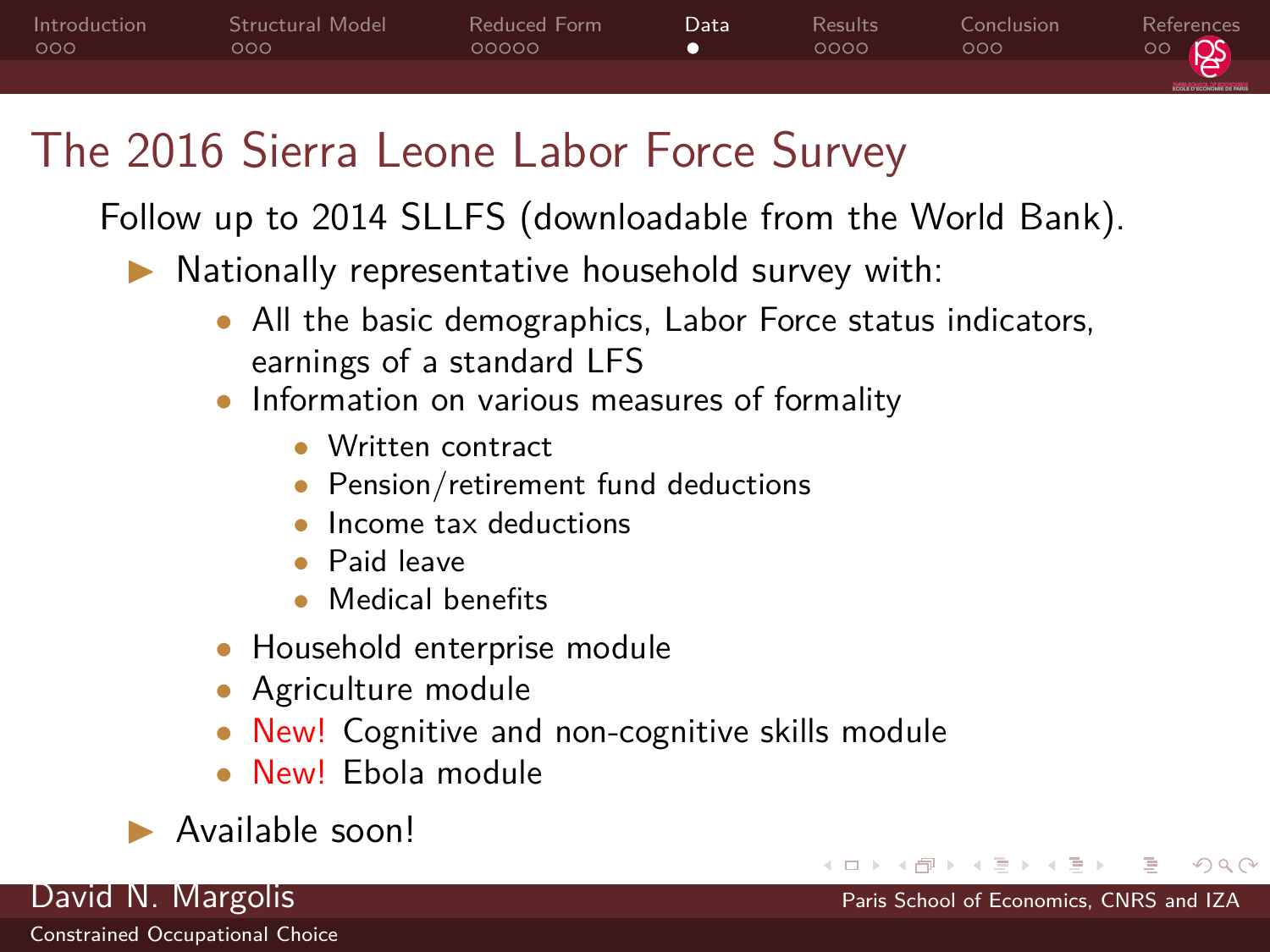<span id="page-13-0"></span>

| Introduction<br>000 | Structural Model<br>റററ | Reduced Form<br>೧೧೧೧೧ | Data | Results.<br>റേററ | Conclusion<br>noa | References<br>$\circ$   |
|---------------------|-------------------------|-----------------------|------|------------------|-------------------|-------------------------|
|                     |                         |                       |      |                  |                   | <b>RECEIVED SERVICE</b> |

### Offer Probabilities



The vast majority of the population has a very low probability of receiving a wage offer

 $\Omega$ 

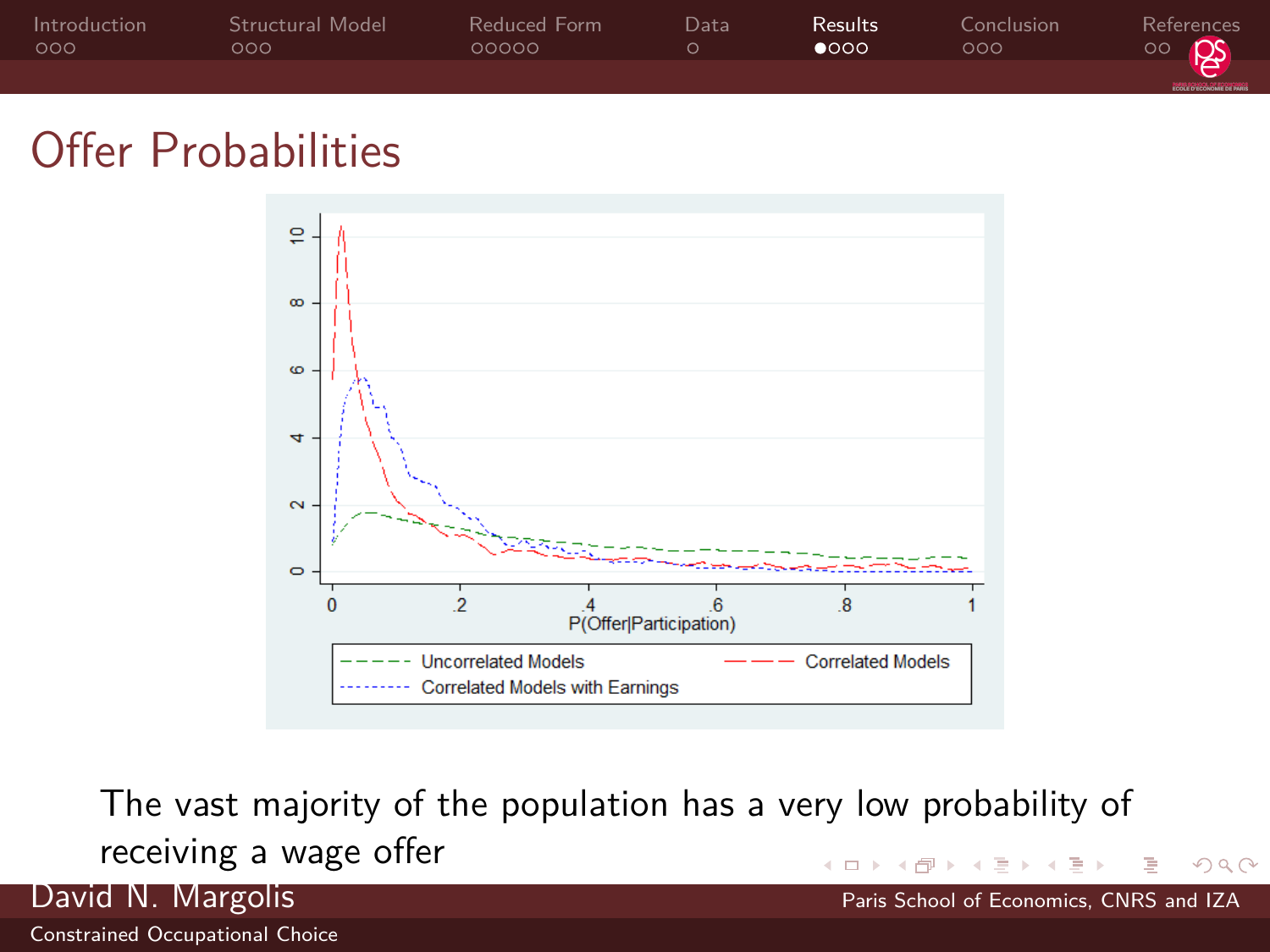| Introduction | Structural Model | Reduced Form | Data | Results. | Conclusion | References   |
|--------------|------------------|--------------|------|----------|------------|--------------|
| 000          | OOO.             | 00000        |      | റ∎ററ     | റററ        | <u>ം க</u> ொ |
|              |                  |              |      |          |            |              |

### Median Probability of Receiving a Wage Offer

|                               | Uncorrelated | Correlated | Correlated Models |
|-------------------------------|--------------|------------|-------------------|
|                               | Models       | Models     | with Earnings     |
| Overall                       | 0.384        | 0.075      | 0.107             |
| Never Went to School          | 0.295        | 0.033      | 0.078             |
| Incomplete Primary            | 0.285        | 0.032      | 0.060             |
| Completed Primary             | 0.327        | 0.123      | 0.100             |
| Completed Lower Secondary     | 0.430        | 0.240      | 0.195             |
| Completed Upped Secondary     | 0.737        | 0.405      | 0.219             |
| Tech Degrees and Certificates | 1.000        | 0.857      | 0.382             |
| <b>Tertiary Degree</b>        | 1.000        | 0.848      | 0.547             |
| <b>Cannot Read and Write</b>  | 0.298        | 0.033      | 0.076             |
| <b>Can Read and Write</b>     | 0.550        | 0.265      | 0.186             |



 $299$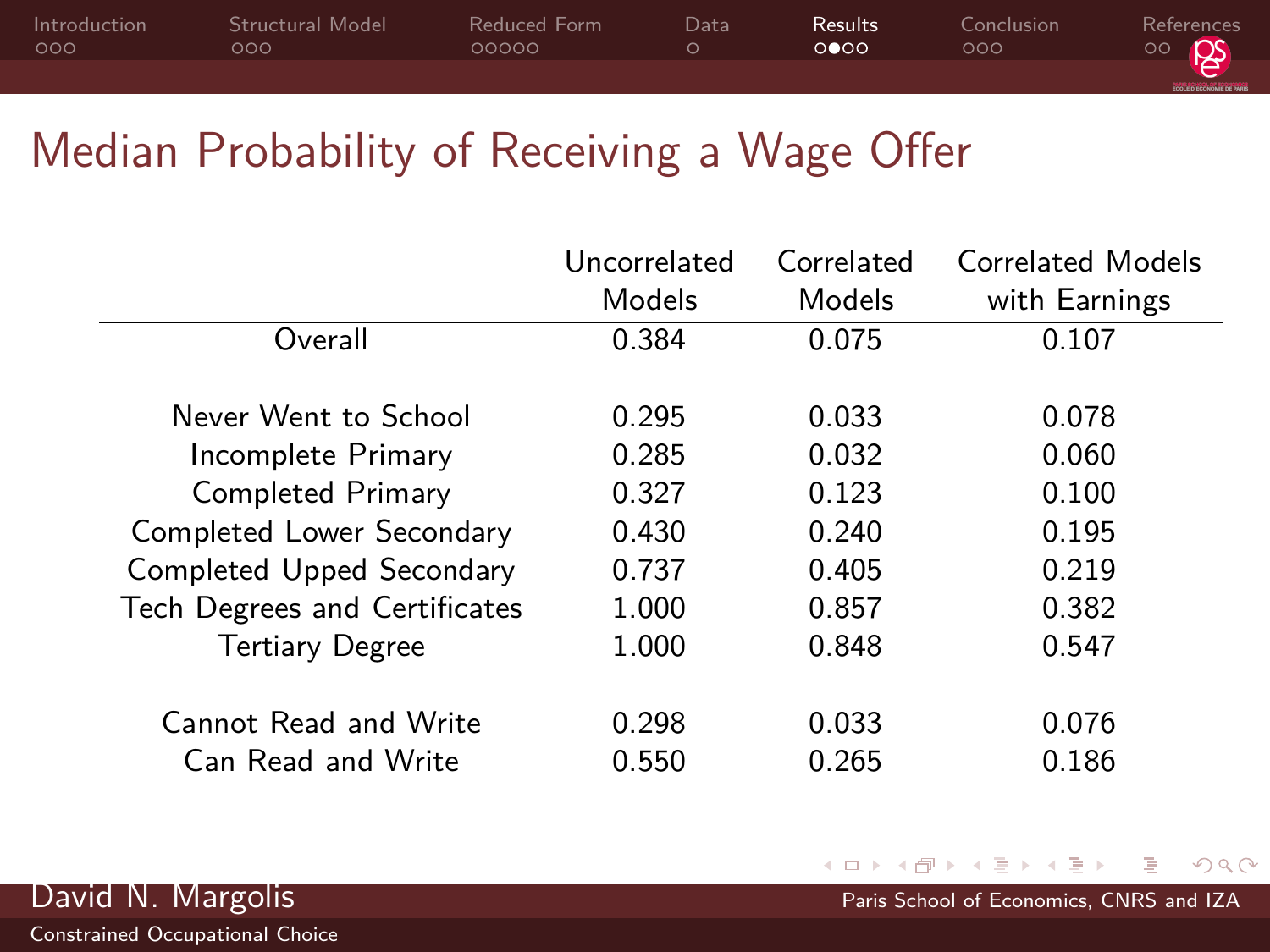| Introduction | Structural Model | Reduced Form | Datal | Results. | Conclusion | <b>References</b> |
|--------------|------------------|--------------|-------|----------|------------|-------------------|
| 000          | OOO.             | 00000        |       | 0000     | റററ        | ററ                |
|              |                  |              |       |          |            |                   |

|                         | Uncorrelated | Correlated | <b>Correlated Models</b> |
|-------------------------|--------------|------------|--------------------------|
|                         | Models       | Models     | with Earnings            |
| Women                   | 0.270        | 0.047      | 0.106                    |
| Men                     | 0.555        | 0.131      | 0.110                    |
|                         |              |            |                          |
| Urban Freetown          | 0.653        | 0.401      | 0.341                    |
| Other Urban             | 0.497        | 0.148      | 0.146                    |
| Rural                   | 0.288        | 0.035      | 0.066                    |
|                         |              |            |                          |
| Adolescents (15-19)     | 0.178        | 0.107      | 0.109                    |
| Young Adults (20-24)    | 0.281        | 0.140      | 0.145                    |
| Early Adulthood (25-35) | 0.438        | 0.086      | 0.116                    |
| Adulthood (36-64)       | 0.526        | 0.053      | 0.094                    |

 $\rightarrow$ David N. Margolis **Paris School of Economics, CNRS and IZA** 

 $\rightarrow$   $\equiv$   $\rightarrow$ 

重

 $\prec$ 

← ロ ▶ → (ラ ▶

 $299$ 

重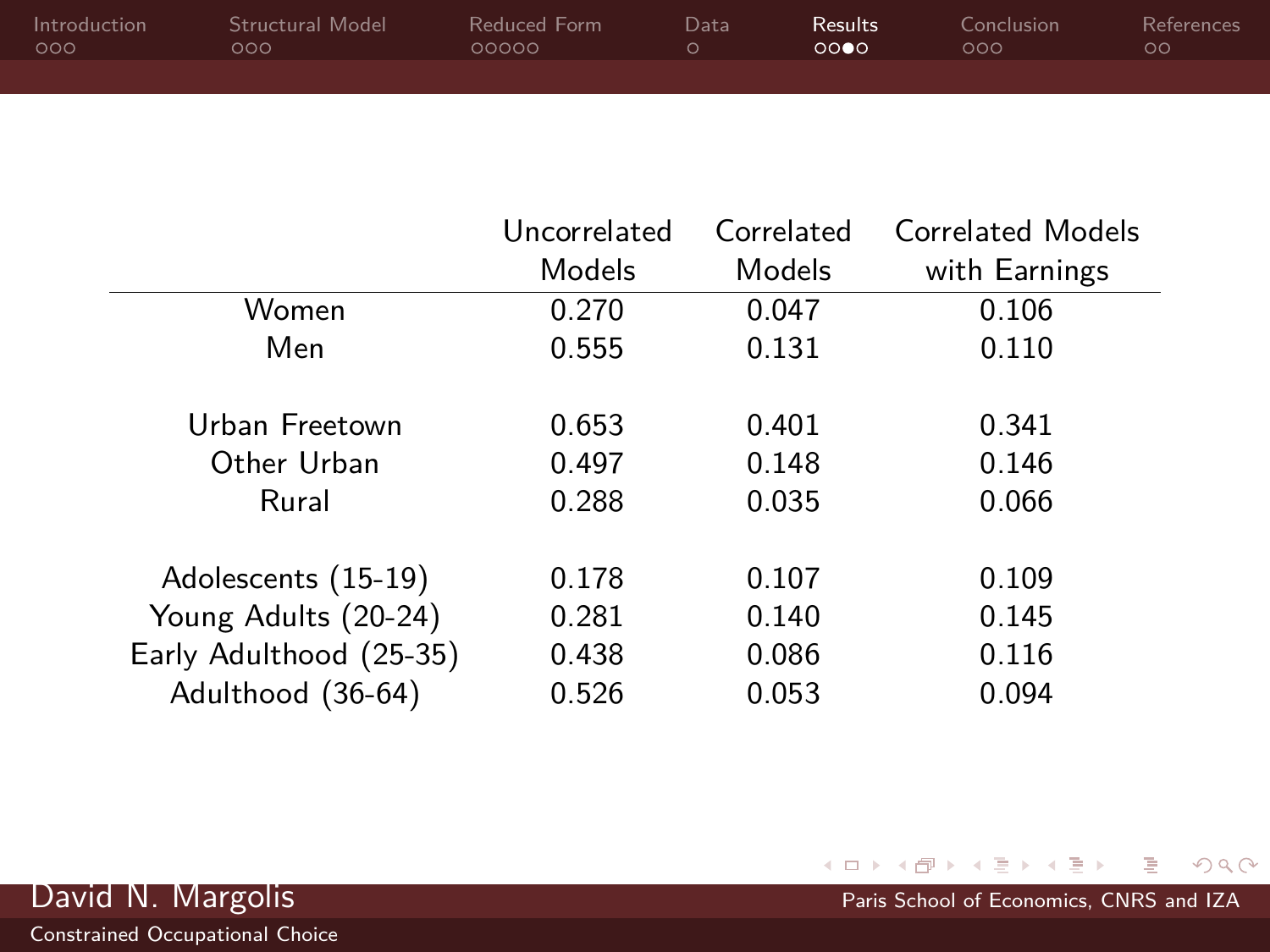| Introduction | Structural Model | Reduced Form | Data | Results <sup>1</sup> | Conclusion | References |
|--------------|------------------|--------------|------|----------------------|------------|------------|
| 000          | റററ              | 00000        |      | 0000                 | റററ        | $\circ$    |
|              |                  |              |      |                      |            |            |

|                          | Uncorrelated | Correlated | <b>Correlated Models</b> |
|--------------------------|--------------|------------|--------------------------|
|                          | Models       | Models     | with Earnings            |
| Lowest HH Income Decile  | 0.294        | 0.049      | 0.062                    |
| 2                        | 0.285        | 0.029      | 0.056                    |
| 3                        | 0.438        | 0.047      | 0.071                    |
| 4                        | 0.169        | 0.085      | 0.167                    |
| 5                        | 0.969        | 0.037      | 0.121                    |
| 6                        | 0.144        | 0.018      | 0.081                    |
| 7                        | 0.543        | 0.032      | 0.065                    |
| 8                        | 0.671        | 0.135      | 0.113                    |
| 9                        | 0.820        | 0.264      | 0.174                    |
| Highest HH Income Decile | 0.724        | 0.308      | 0.225                    |
|                          |              |            |                          |
| No Effect of Ebola       | 0.461        | 0.124      | 0.161                    |
| Small Effect of Ebola    | 0.427        | 0.085      | 0.132                    |
| Medium Effect of Ebola   | 0.326        | 0.056      | 0.089                    |
| Large Effect of Ebola    | 0.359        | 0.065      | 0.091                    |

검 > 'K 검 > David N. Margolis **Paris School of Economics, CNRS and IZA** 

 $\prec$ 

← ロ ▶ → (ラ ▶

 $2990$ 

重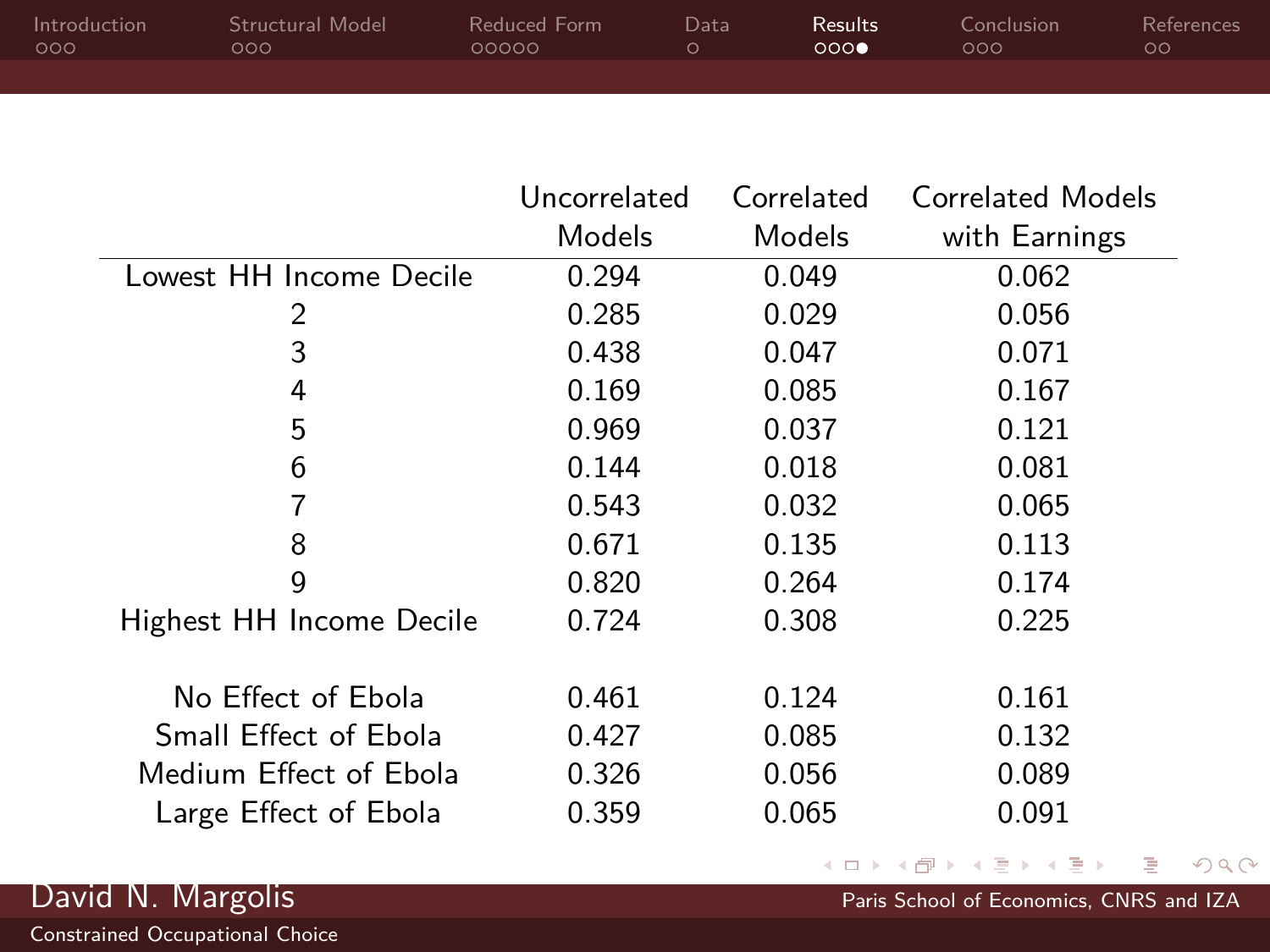<span id="page-17-0"></span>

| Introduction<br>000 | Structural Model<br>೦೦೦ | Reduced Form<br>00000 | Data | <b>Results</b><br>0000 | Conclusion<br>റെ | References<br><b>PS</b><br>$\circ$ |
|---------------------|-------------------------|-----------------------|------|------------------------|------------------|------------------------------------|
|                     |                         |                       |      |                        |                  | <b>RECEIVED SERVICE</b>            |
|                     |                         |                       |      |                        |                  |                                    |

### Conclusions

Most of the self-employment seen in Sierra Leone is likely due to the absence of any wage offer (necessity instead of opportunity).

- $\triangleright$  Unobservable factors that are related to participation are related to factors that affect the value of wage and self-employment (difference between uncorrelated and correlated models).
	- When accounting for unobservables, we see that the median probability of receiving a wage job offer is only 0.075-0.107, and not 0.384.
- $\triangleright$  Skills matter a lot for receiving a wage offer.
	- Being able to read and write increases the chances of getting an offer between 2.4 and 8 times.

 $\Omega$ 

David N. Margolis Paris School of Economics, CNRS and IZA

• There is also a steep gradient with education.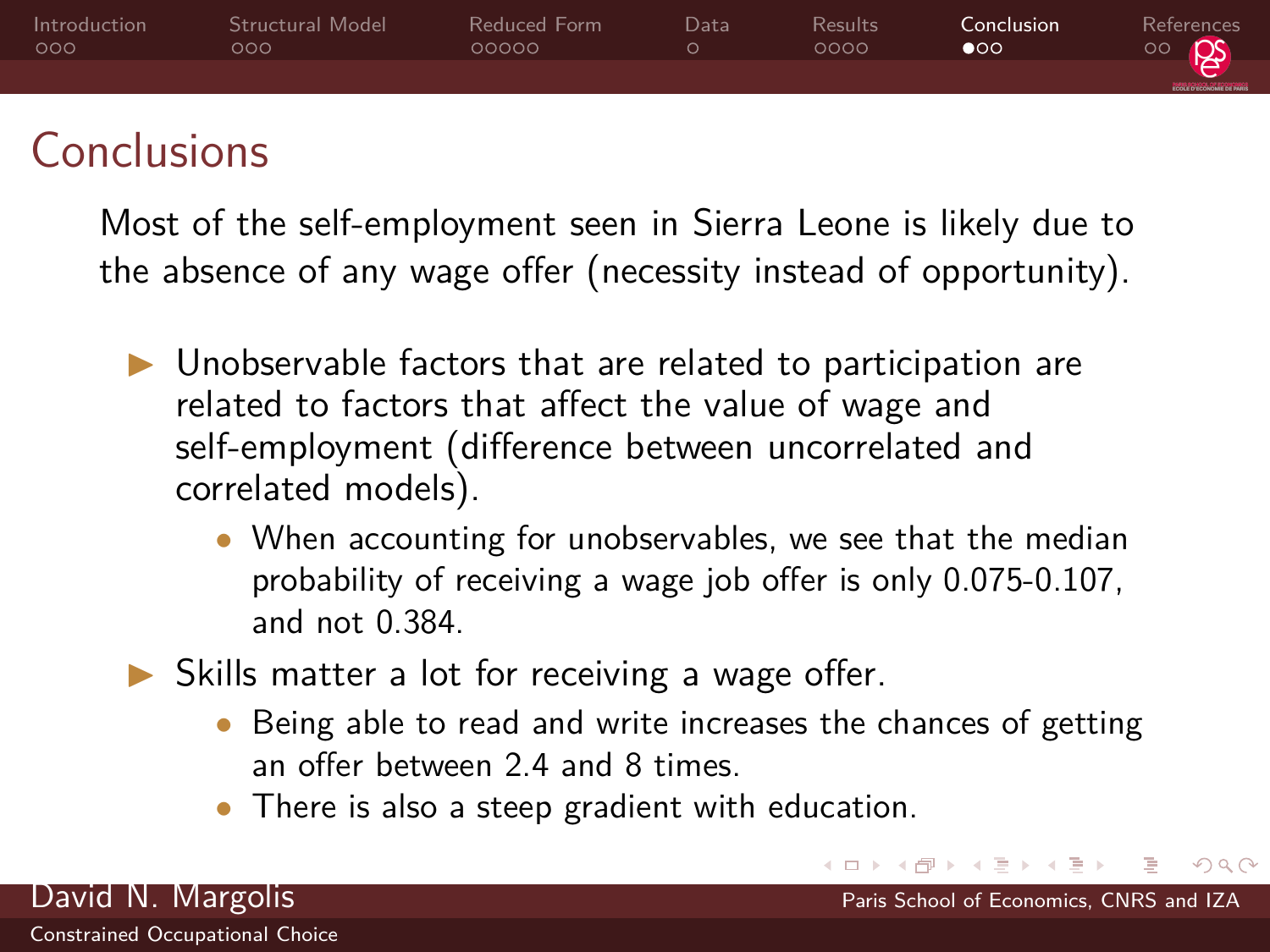| Introduction | Structural Model | Reduced Form | Data | Results | Conclusion            | References    |
|--------------|------------------|--------------|------|---------|-----------------------|---------------|
| റററ          | റററ              | ೧೧೧೧೧        |      | ೧೧೧೧    | $\circ \bullet \circ$ | $\circ \circ$ |
|              |                  |              |      |         |                       |               |

- $\blacktriangleright$  Demographics also matter
	- Women are less likely to get wage offers.
	- Wage offer probability follows an inverse U-shape, peaking among young adults (20-24)
- $\triangleright$  As rurality increases, the chances of getting a wage offer fall.
- $\blacktriangleright$  Relatively little variation with household income, except at the top of the distribution (deciles 8-10).
- $\blacktriangleright$  The scars of Ebola are still felt: those whose day-to-day lives were unaffected had a 77% to 91% higher chance of getting a wage offer 10 months after the last case was detected.

Overall, the factors that we expect might make a person less desirable, or be associated with a thinner labor market, reduce the chances of getting a wage offer.

 $\Omega$ 

#### David N. Margolis Paris School of Economics, CNRS and IZA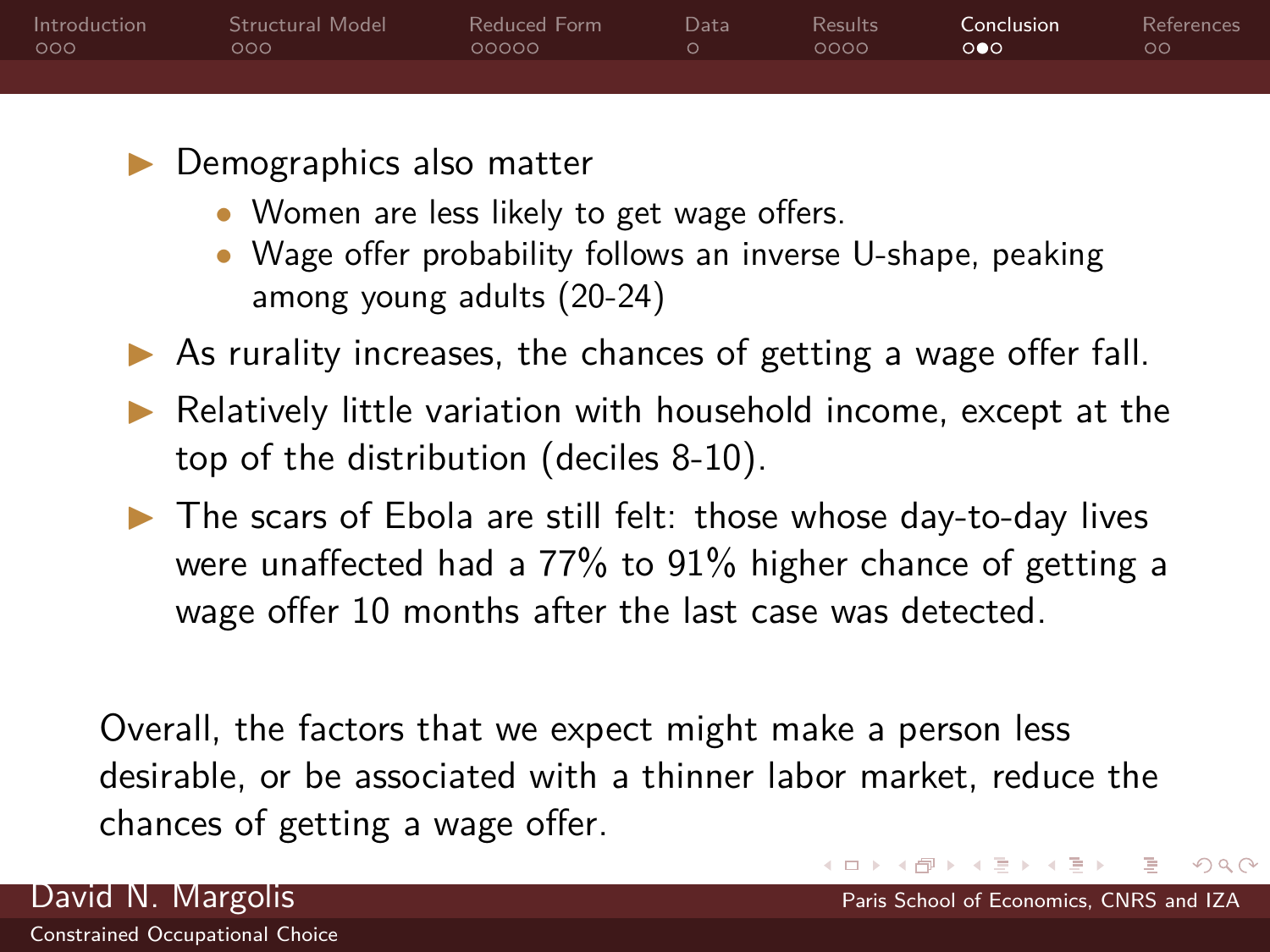| Introduction | Structural Model | Reduced Form | Data | Results | Conclusion | <b>References</b> |
|--------------|------------------|--------------|------|---------|------------|-------------------|
| - റററ        | റററ              | 00000        |      | 0000    | ററ         | ററ                |
|              |                  |              |      |         |            |                   |

# Thank you for your attention

David N. Margolis **Paris School of Economics**, CNRS and IZA

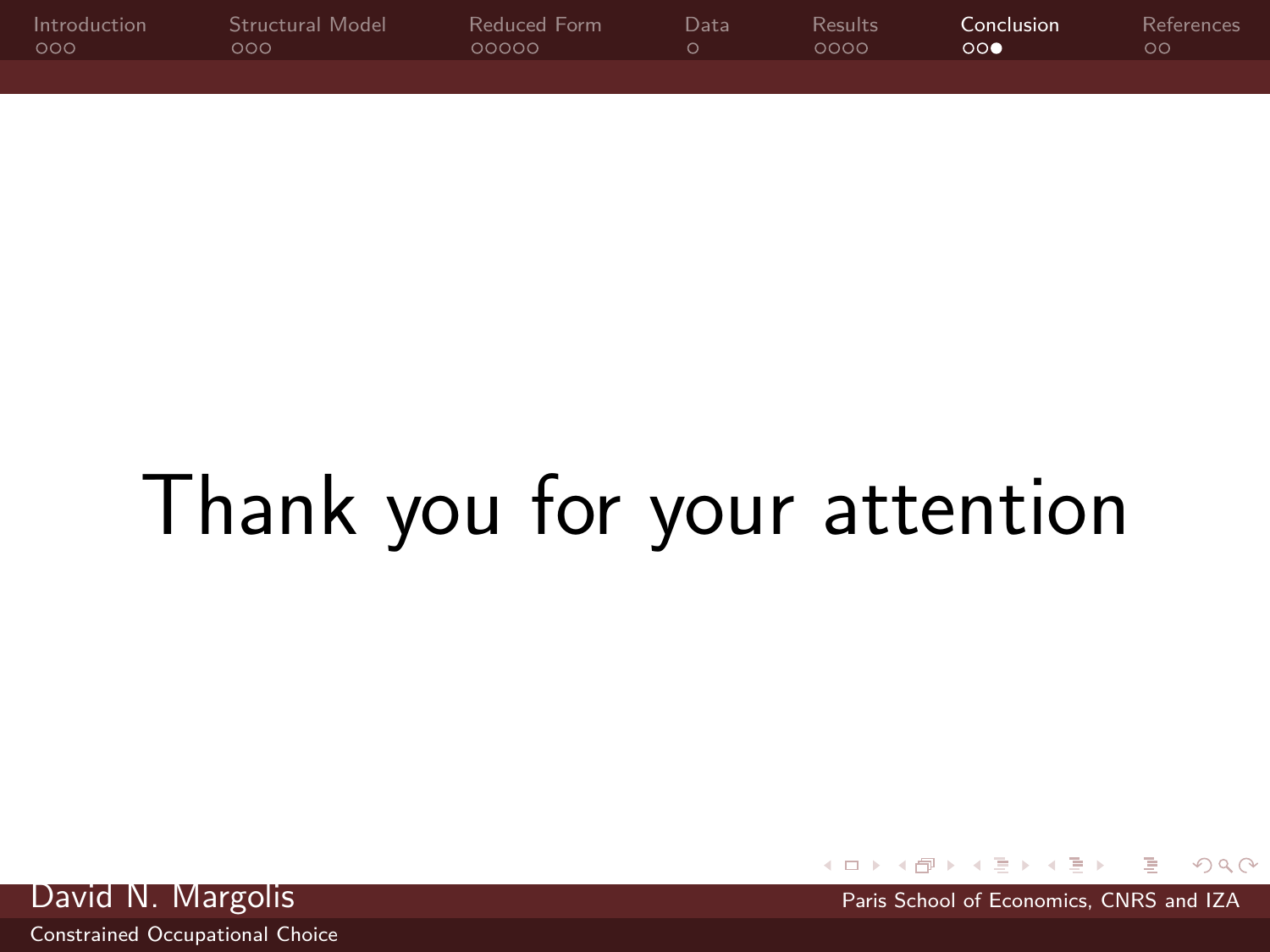<span id="page-20-0"></span>

| Introduction | Structural Model | Reduced Form | Datal | Results | Conclusion | References                |
|--------------|------------------|--------------|-------|---------|------------|---------------------------|
| 000          | റററ              | 00000        |       | 0000    | 000        | $\circ \circ \mathsf{PS}$ |
|              |                  |              |       |         |            | <b>DOCUMENT OF HAND</b>   |

### References

- <span id="page-20-2"></span>**Margolis, David N**, "By Choice and by Necessity: Entrepreneurship and Self-Employment in the Developing World," The European Journal of Development Research, September 2014, 26 (4), 419–436.
- <span id="page-20-1"></span>**Perry, Guillermo, William Maloney, Omar Arias, Pablo Fajnzylber, Andrew Mason, and Jaime Saavedra-Chanduvi**, Informality: Exit and Exclusion, Washington, DC: The World Bank, 2007.

 $\Omega$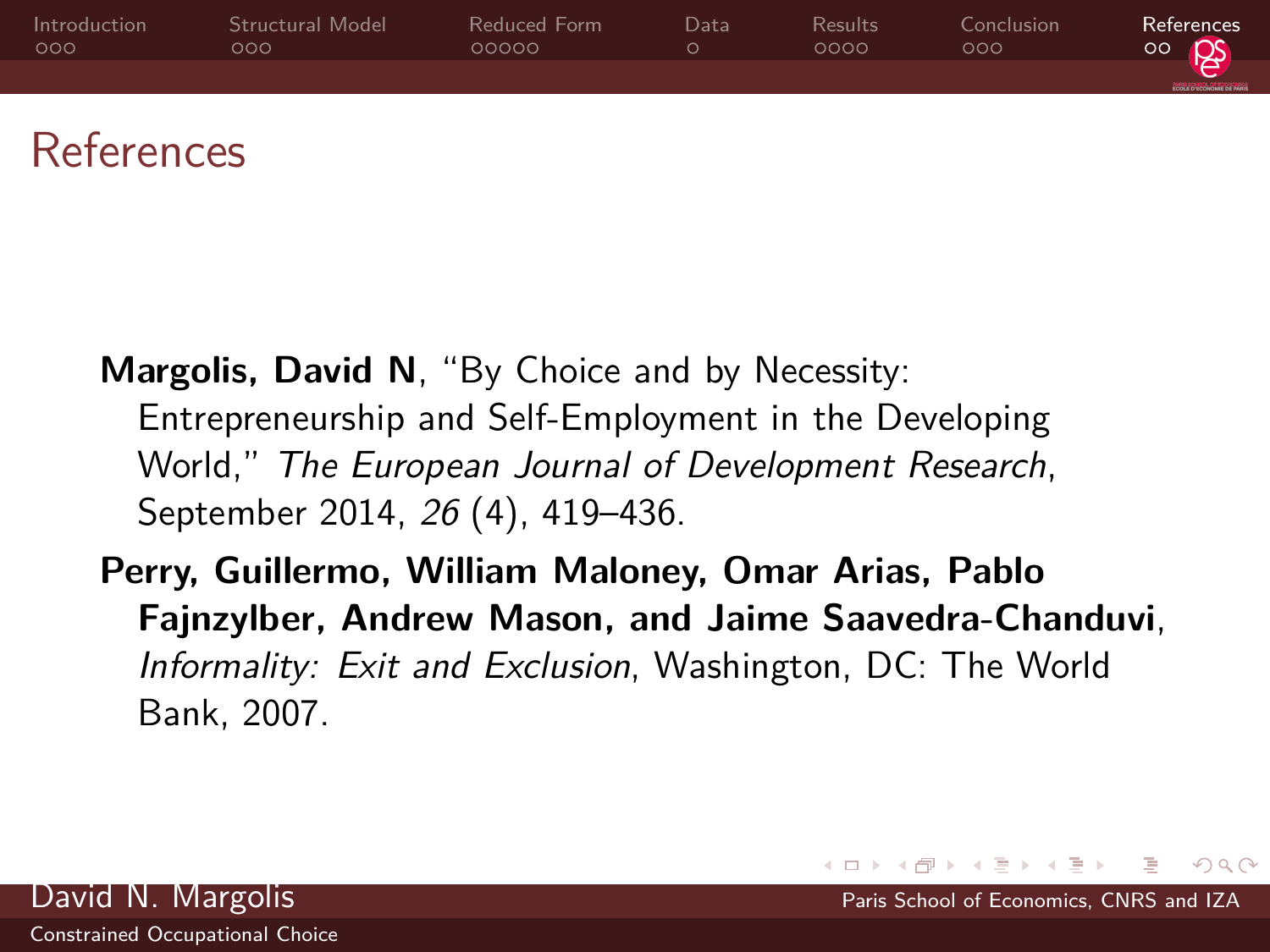<span id="page-21-1"></span>

### <span id="page-21-0"></span>Model Specification **[Back to Reduced Form](#page-11-1)**

 $\Omega$ 

- **Skill Variables:** Can Read and Write, Enrolled in School, Highest Degree **Obtained**
- Base Demographic Variables: District, Freetown/Other Urban/Rural, male, age, age<sup>2</sup>, Disabled
- **Extra Demographic Variables: Number of Household Members, Number** of Children in Household, Number of Young Children (under 6), Marital Status, Land Size (Acres), Land Owner, Has Title to Land
- **Financial Variables:** Household Income Decile
- **I Other Wage Equation Variables: Formal Job, Sector, Travel** Restrictions During Ebola
- **Other Non-Agricultural Self Employment Variables: Quintile of** Start-Up Capital, Location of Operation, Employs Outside Labor, Perceives Capital Constraints, Sector, Higher Input Costs During Ebola
- **In Other Agricultural Self Employment Variables: Employs Outside** Labor, Perceives Capital Constraints, Uses Mechanical Equipment, Agricultural Markets Closed Ebola イロメ イ何 トイヨ トイヨメ

David N. Margolis **Paris School of Economics**, CNRS and IZA